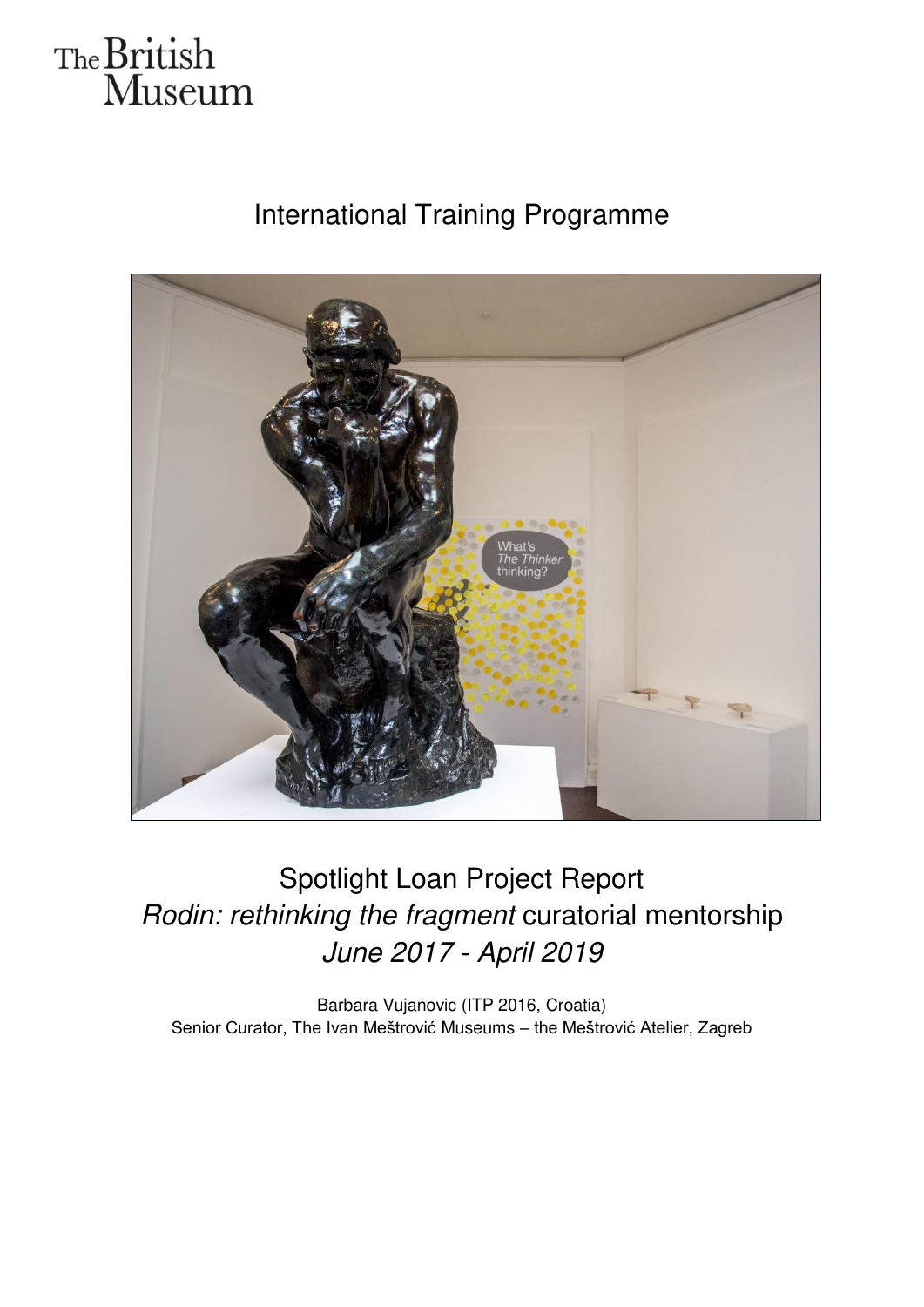#### **Summary**

The British Museum's International Training Programme (ITP) seeks to develop a sustainable global network of inspired museum and heritage professionals, through sharing knowledge, skills and experiences. The ITP alumni now totals 276 fellows from 43 countries spanning the world and the Museum aims to develop and deliver a wide range of projects and programmes to ensure the Programme thrives in the years ahead.

Philanthropic support for the ITP has enabled the British Museum to plan with added confidence and provide for the programme's growing network of culture and heritage professionals. In the summer of 2018, with the generous support of the Marie-Louise von Motesiczky Charitable Trust, the Museum was able to support ITP fellow Barbara Vujanovic (Croatia, 2016) to work on a spotlight loan exhibition to coincide with the British Museum's blockbuster exhibition *Rodin and the art of Ancient Greece*.

This report provides an account of Barbara's experience of working on the spotlight loan project, from its conception to touring. The exhibition *Rodin: rethinking the fragment* toured to Abbot Hall Art Gallery in Kendal, the Holburne Museum in Bath and ended in April at the New Art Gallery, Walsall.

#### **Barbara Vujanovic: Spotlight Loan Project Report**

For the last ten years I've been working at the Ivan Meštrović Museums – Meštrović Atelier in Zagreb. I hold the position of the Senior Curator and my main field of expertise is modern and contemporary art, particularly sculpture. I am finishing a PhD on the classical elements in Meštrović's art. Within my research on the life and work of Ivan Meštrović, Croatian sculptor and architect, I am especially focused on his European contemporaries, namely Auguste Rodin. In 2015, I co-curated Rodin's retrospective in Zagreb, and during the exhibition, I had the pleasure of meeting Ian Jenkins, Curator of Greece and Rome at the British Museum. Ian kindly recommended me for the British Museum's International Training Programme  $(ITP)$ .



Above: ITP 2016 session: Barbara with session lead Jasper Chalcroft and fellow participant Saeed Bayashoot

So in the summer of 2016, with thanks to the generous support of the John Armitage Trust, I spent six weeks participating in this amazing programme. My time was split between the British Museum and my UK partner placement, Manchester Art Gallery, Manchester Museum and the Whitworth. The whole experience proved to be one of the best experiences of my life. During my departmental time at the British Museum I was consigned to the Greece and Rome department where I was able to learn from Ian Jenkins and Celeste Farge (Project Curator), who, at that time, were preparing the project of the *Rodin and the Art of Ancient Greece* exhibition, which opened in April 2018.

As a result of the ITP training, my work with Ian and Celeste, and my previous experience, Ian Jenkins encouraged me to conceive a small exhibition for the Spotlight Loan project, which would be tied to the Rodin exhibition. The intention of the Spotlight Loan project is the dissemination of single star objects and related information to venues across the UK, in order to engage the public who otherwise wouldn't have the opportunity to see the major exhibitions at the British Museum. It also enables the exchange of ideas and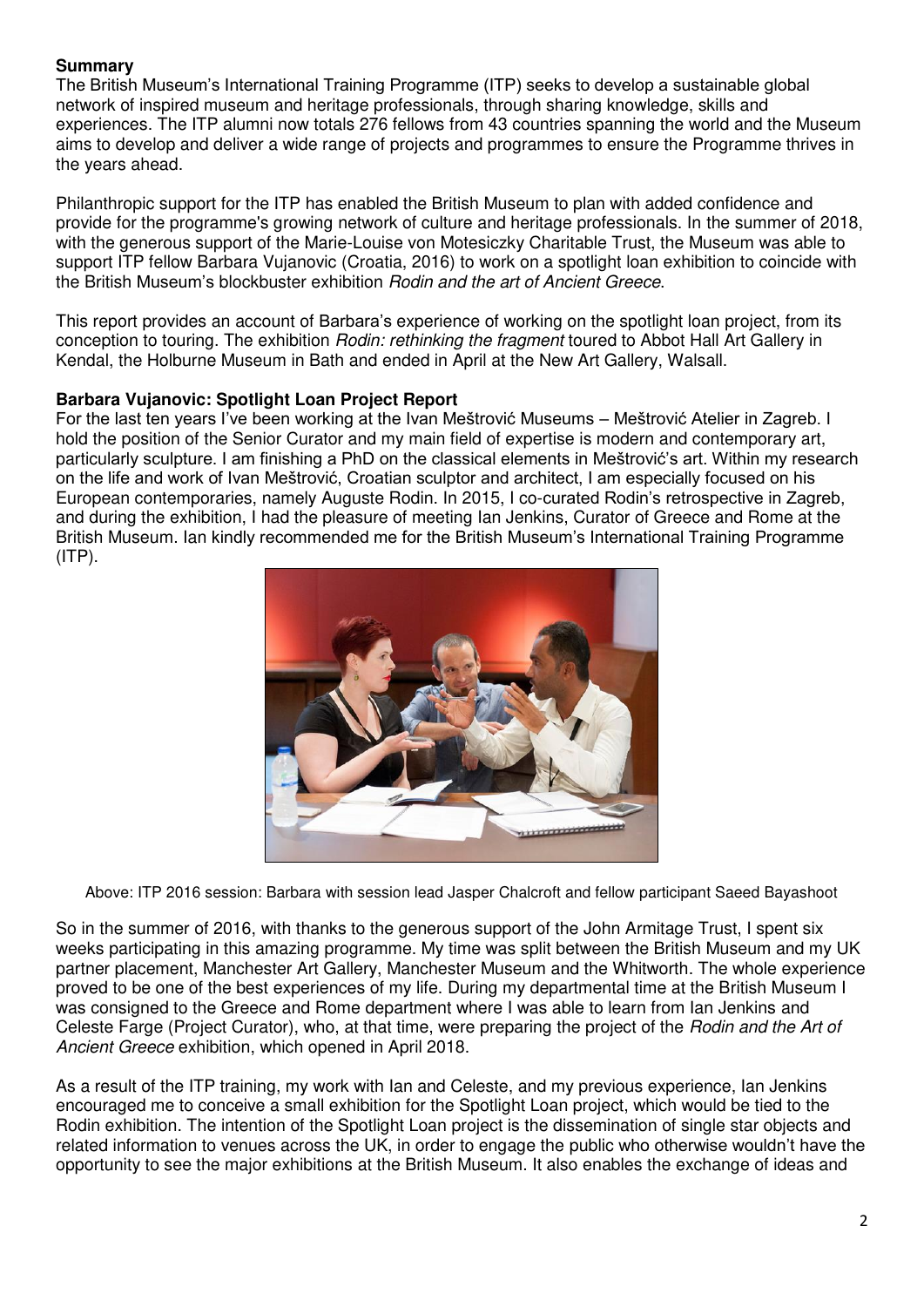skills between different institutions and museum professionals, in the UK and beyond, so I was very happy and honoured to have the chance to be involved in it.

In the summer of 2017, this project brought me back to the British Museum's Greece and Rome department where I was working again with Ian and Celeste. I did some research at the British Museum and visited the Burrell Collection in Glasgow, where I consulted their collection of Auguste Rodin's sculptures, which is the second largest in the UK.

The Spotlight Loan project is based on the idea of constructing a narrative of an exhibition around very few objects. I had become intrigued by one of the topics raised in the British Museum's exhibition *Rodin and the Art of Ancient Greece* – the principle of fragmentation, i.e. how Rodin studied the fragments of ancient Greece and Rome, converting the limbless, headless torso into a new art genre. The Spotlight Loan exhibition project therefore was named *Rodin: rethinking the fragment*, and conceived around the iconic sculpture *The Thinker*, which was generously loaned from the Burrell Collection. With the help of my mentors, I also selected complementary objects from the British Museum collections, which would explain *The Thinker's* outbreak from the fragment: a classical torso from a marble statuette of Venus; a Royal Academy medal showing the Athenian Acropolis alongside the Belvedere Torso; and Eugène Carrière's portrait of Auguste Rodin, *Rodin sculpting*. In addition, the exhibition also included various cast models representing different stages in the casting process.

The next step was writing the exhibition's synopsis, the 'tour information document', which was shared with the British Museum's partner museums, inviting them to express their interest in hosting the exhibition. Three venues were selected to host the exhibition were Abbot Hall Art Gallery in Kendal, The Holburne Museum in Bath and The New Art Gallery in Walsall. The exciting aspect of the project was the possibility that each museum could adapt the exhibition's concept to their own space and collections' specifics, organise additional events, and even include objects from their own collections to support or build on the narrative.



Abbot Hall Art Gallery developed an interactive approach, posing the question "What's The Thinker thinking?" to visitors, and asking them to write answers on post-it notes. The project coincided beautifully with the ongoing exhibition of Elisabeth Frink, who was influenced immensely by Rodin.

The colleagues from the Holburne Museum added pieces from their collection to explain how the arts of ancient Greece and Rome influenced the collecting of Sir William Holburne, whose collection forms the core of this excellent museum. The exhibition was extended with pieces including: Antonio Susini's bronze statue *Kneeling Woman*; the newly restored cork models of Vespasian ruins at the Forum, modelled in 19<sup>th</sup> century in Rome by Luigi Carotti; and Giovanni Battista Piranesi's prints that depict the architectural fragments of the Eternal City.

The last display was the part of The New Art Gallery Walsall's *Sculpture in Focus* project, since it coincided with the 60<sup>th</sup> anniversary of Jacob Epstein's death. The exhibition acknowledged Epstein's affinity to Rodin and antiquity, and also communicated perfectly with the other current exhibition of Daniel Silver, a contemporary sculptor who is deeply influenced by Rodin, Epstein, and the classical tradition.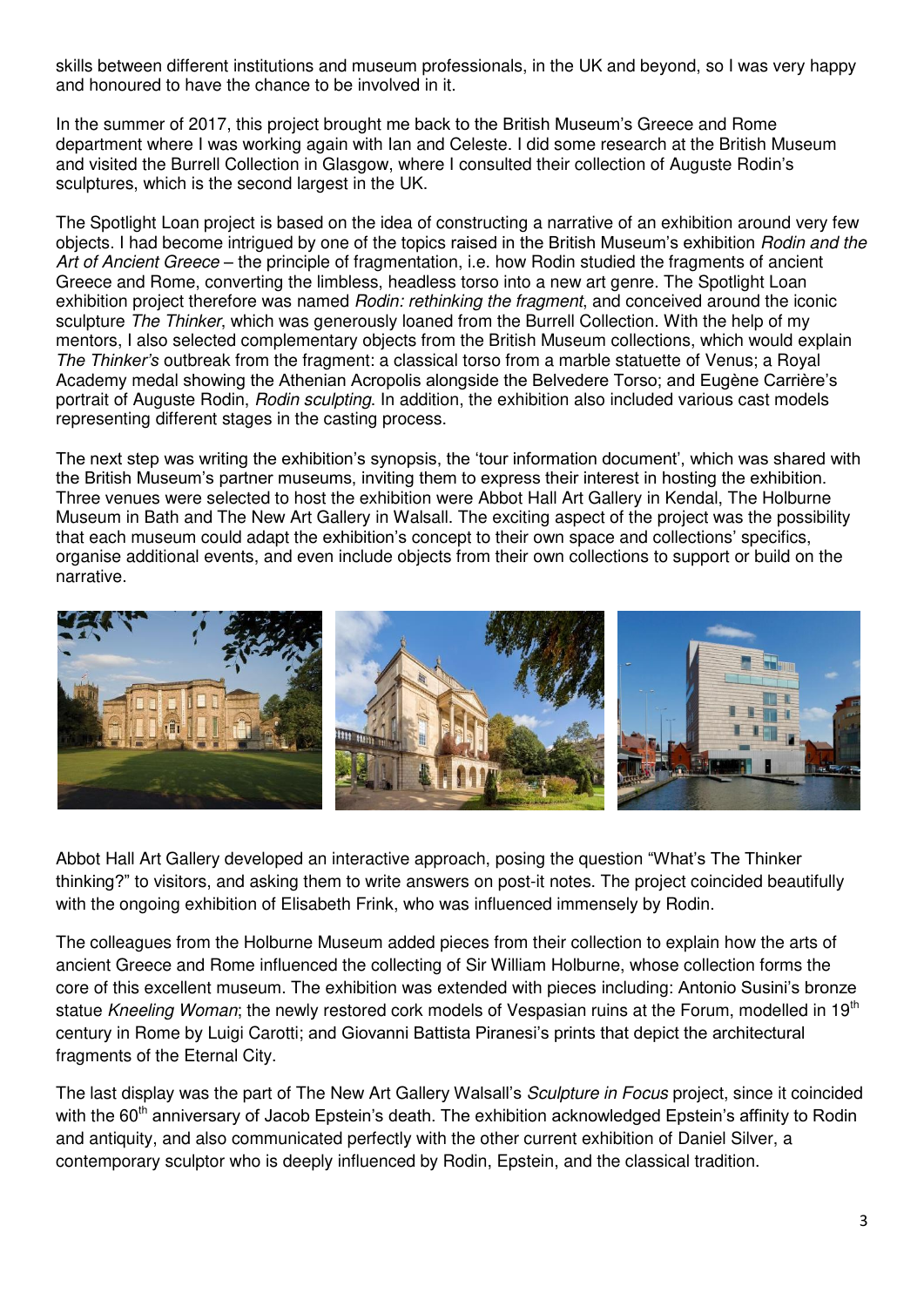

Above: 'What's the Think thinking?' question wall at the Abbot Hall Art Gallery, Kendal

I visited each venue and was delighted by the opportunity to deliver a talk alongside Pippa Stephenson, Curator of European Art at Glasgow Museums. While I was focused on the subject of the exhibition, Pippa discussed Rodin and his work in the context of the Burrell Collection. Pippa's talks were very engaging and shed new light on Rodin's contacts with Scotland.

Being included in this project enabled me to develop my curatorial and scientific skills. I was inspired by all of my colleagues, especially by Ian Jenkins and Celeste Farge, to relate the extensive story of the complex sculptural procedure of fragmentation, with just a few objects. I enjoyed every segment of the project. One of my favourite moments was the preparation of texts for panels and labels and receiving the remarks from the Ian, Celeste, and Rebecca Penrose from the British Museum's Interpretation team. They helped me in brushing up my style, bringing maximum information and meaning into the limited frame of interpretation texts.

I have been able to use all the skills gained during this project while preparing an exhibition on the history of the Meštrović Pavilion, an iconic modernist building in Zagreb. The show opened in December 2018 and focused on only two objects. By bringing in additional materials (videos, interpretation texts, etc.) my collaborators and I devised an interactive exhibition that received many favourable reviews and great public interest. I truly believe that without my experience working on the British Museum's Spotlight Loan, this particular project would not have been the same.

The Spotlight Loan project changed my perspective on presenting museum objects within an exhibition's narrative. It refined my delivery of information and my approach to creating a museum project. Each display and venue allowed me to broaden my understanding of the subject and realise how minimal changes, for example those related to lightning and set up, can bring completely different qualities to the objects and to the exhibition itself.

I learnt a lot from the impeccable organisation of Eleanor Chant, Project Coordinator of the British Museum's National Programmes, who accompanied me on every step of this project. I was also helped along by Sophie Szynaka, Celia Pullen, Claire Messenger, Rebecca Horton and Jessica Juckes; and of course by the colleagues from the partner museums.

I would like to develop a similar project for my Museum, in which we would send out different works of Ivan Meštrović to regional museums, thereby involving other colleagues who could bring their own fresh views and contributions to disseminate new knowledge.

I felt even more connected to the British Museum when I was invited to the opening of the *Rodin and the Art of Ancient Greece* exhibition and to deliver the lecture *Rethinking The Thinker*, which was both an exceptional honour and a challenge. I am amazed by the generosity of the British Museum's staff, their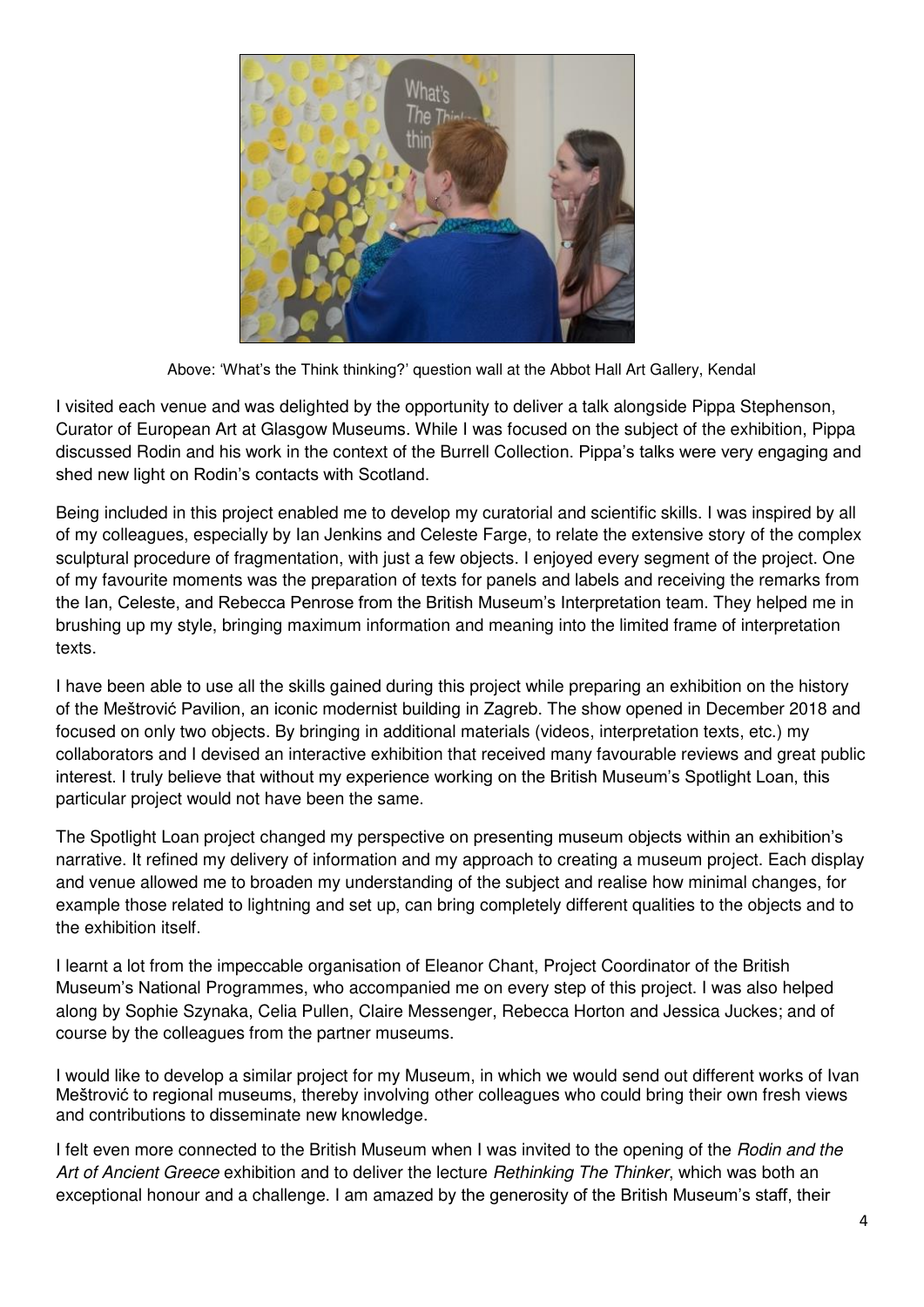openness and willingness to offer such amazing opportunities that make us grow in every possible way. I gained invaluable experience, new skills, but also new contacts and friendships. I visited three beautiful towns, and got to know the UK much better than I did previously. I see this whole project like a celebration of museum skills, international heritage and cultural values, which will always bring us together, make us learn about our mutual histories, and help us create our future.



Above: Barbara at the British Museum exhibition opening

Thank you to the Marie-Louise von Motesiczky Charitable Trust for supporting my visits to museums across the UK, which enabled me to work on this project, present my work and see final installed exhibitions at each host venue.

#### **Conclusion**

The Spotlight Loan exhibition project, *Rodin: rethinking the fragment* has further supported the ITP's key aim – to provide professional development opportunities and to enable cross-cultural dialogue and knowledge sharing. The project has helped to demonstrate the success of the International Training Programme, and the fruitful learning opportunities and research outcomes that result from collaborative international engagement. Legacy projects such as Barbara's spotlight loan are helping to create additional links between colleagues and strengthen the global community of museums they represent.

The British Museum is very grateful to the Marie-Louise von Motesiczky Charitable Trust for its involvement and encouragement of the project, and for providing support to enable this legacy project to happen.

#### **Acknowledgements**

#### **Supported by**

The Marie-Louise von Motesiczky Charitable Trust

The British Museum remains grateful to the range of trusts, foundations and individuals who support the annual International Training Programme each summer. Barbara's participation on the 2016 International Training Programme was supported by the John Armitage Trust.

Thank you to colleagues at our UK partner museums, Abbot Hall Art Gallery, The Holburne Museum and The New Art Gallery, for their vital support.